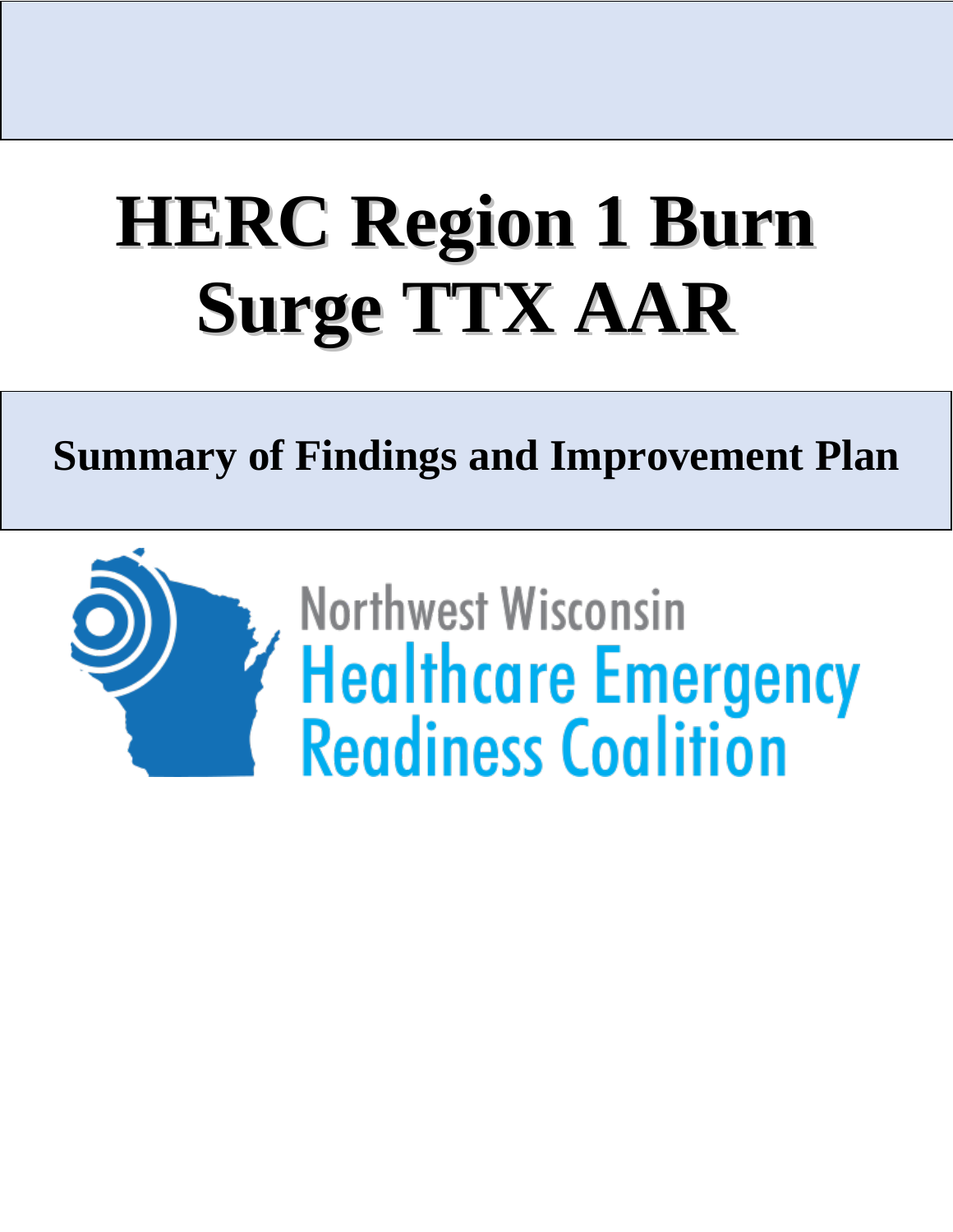## **Incident Overview Incident Date: April 8, 2022**

**Incident Hazard or Threat:** Burn Event, Mass Casualty

**Incident Summary:** A natural gas boiler has exploded in the Barron middle school resulting in multiple casualties with burns. Ten adults and eight children are hurt. All burns are greater than 40%, but not so high that we would consider not providing resuscitation.

**After Action Debriefing and Report:** The purpose of this document is to provide an analysis of the operational coordination, operational communications, and medical surge capabilities provided by NWWIHERC Region 1.

| <b>Name</b>                  | Organization                                   |  |  |
|------------------------------|------------------------------------------------|--|--|
| <b>Aimee Wollman Nesseth</b> | <b>NWWIHERC Program Coordinator</b>            |  |  |
| Alisa Lang                   | <b>Amery Hospital</b>                          |  |  |
| Angela Jacobson              | <b>Advent Health</b>                           |  |  |
| Angela Kjellberg             | Aveanna Health                                 |  |  |
| Anna Treague                 | <b>Burnett County Public Health</b>            |  |  |
| <b>Ashley Greengard</b>      | River Falls Area Hospital                      |  |  |
| <b>Bob Lindberg</b>          | <b>Cumberland Healthcare</b>                   |  |  |
| <b>Bobby King</b>            | Mayo Clinic Health System-Eau Claire           |  |  |
| Brian Kaczmarski             | <b>OPEHC Statewide HERC Coordinator</b>        |  |  |
| <b>Brittany Fry</b>          | Western WI Public Health Readiness Coalition   |  |  |
| Candace Kapperman-Wolf       | <b>Aurora Community Services</b>               |  |  |
| <b>Carol Buck</b>            | <b>Washburn County Emergency Management</b>    |  |  |
| Cheri Nickell                | Washburn County Public Health                  |  |  |
| <b>Christine McPherson</b>   | <b>Pierce County Emergency Management</b>      |  |  |
| Cindy Freeberg               | Douglas County Public Health                   |  |  |
| <b>Clint Schaefer</b>        | <b>HSHS</b>                                    |  |  |
|                              | HealthPartners Valley Hospitals: Amery, Hudson |  |  |
| Darren Van Blaricom          | and Westfields.                                |  |  |
| Dave Sletten                 | Douglas County Emergency Manager               |  |  |
| Denise McNeely               | Aveanna Health                                 |  |  |
| Doug Jennings                | <b>Memorial Medical Center</b>                 |  |  |
| Doug Tembreull               | <b>Ellsworth Health Services</b>               |  |  |
| <b>Emily Wievel</b>          | Western Region OPPA Office                     |  |  |
| Jackie Krumenauer            | Eau Claire City County Health Department       |  |  |
| Jamie McCready               | <b>Cumberland Healthcare</b>                   |  |  |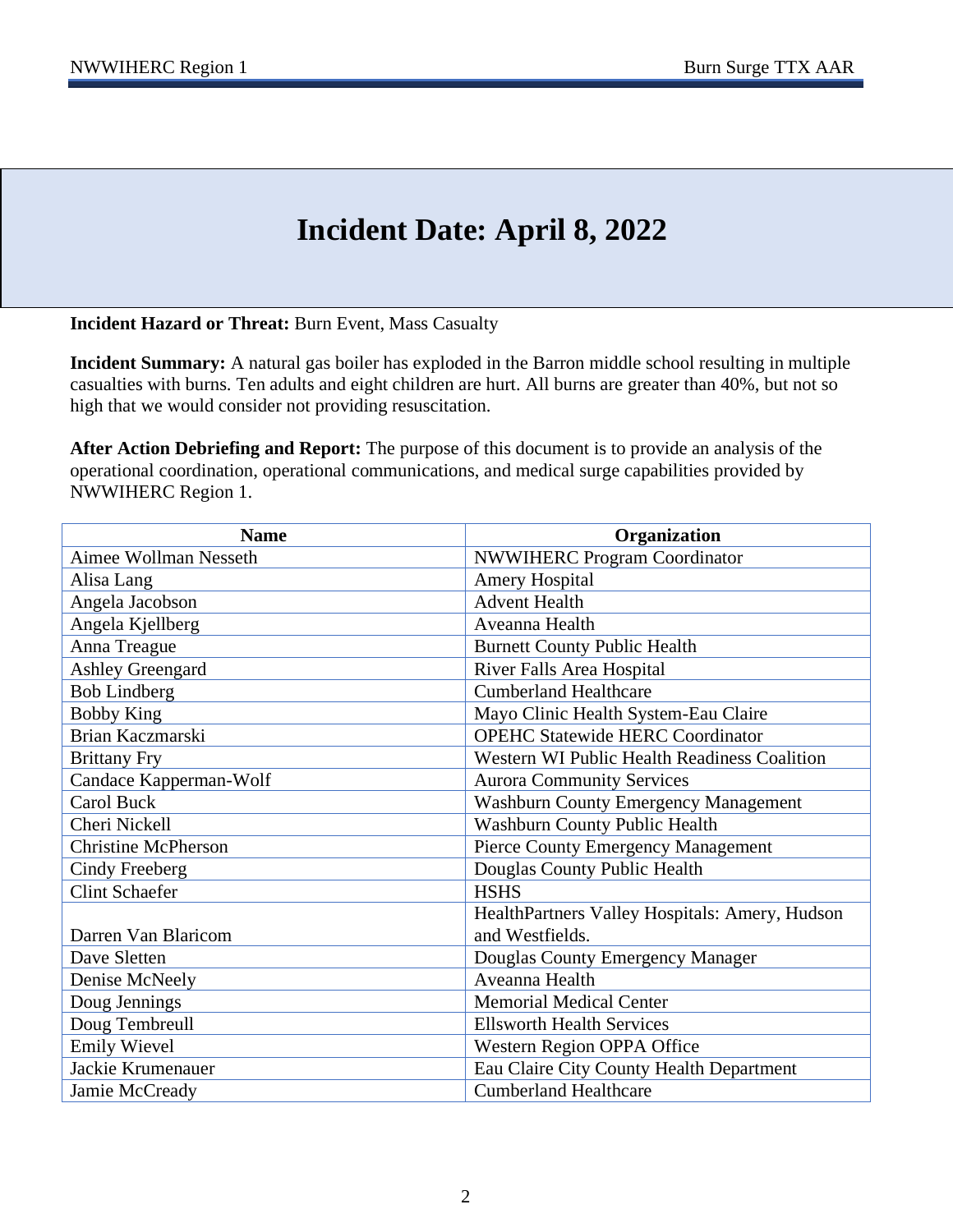| Jennie Orman<br><b>Christian Community Homes-Hudson</b><br>Jennifer Lenbom<br>Chippewa County Public Health<br>Mayo Clinic Home Health and Hospice<br>Jessica Wayne<br>Joe Kalscheur<br>Eau Claire City County Health Department<br>Eau Claire Fire Rescue<br>Jon Schultz<br>Josh Weirich<br>Life Link III<br>Julia Lyons<br>Sawyer County Public Health<br>Julie McCallum<br>Sawyer County Public Health<br>Kari Clark<br><b>Amery Hospital and Clinics</b><br><b>Barron County Public Health</b><br>Karla Potts-Shufelt<br>Spooner Health<br>Kathy Semrad<br>Spring Valley Health and Rehabilitation<br>Kevin Larson<br><b>Essentia Health-Superior</b><br>Kimberly Johnson<br>Mayo Clinic Ambulance<br>Kirk Gunderson<br>River Falls Area Hospital<br>Krysta Reuter<br>Laura Sauve<br><b>Barron County Public Health</b><br>Laurice Hillman<br><b>Heartland Hospice</b><br>Len Fast<br>Care and Rehab-Barron<br>Lisa McMahon<br><b>Polk County Emergency Management</b><br><b>Ashland County Public Health</b><br>Liz Szot<br>Hayward Area Memorial Hospital<br><b>Mark Manning</b><br>Maria Nelson<br>Pepin County Emergency Management<br>St. Croix Regional Medical Center<br><b>Matthew Maxwell</b><br>MCHS-Northland<br>Melissa Miller<br>Mike Miller<br><b>Durand Ambulance</b><br>Mike Zolik<br>North Air Care<br><b>Ellsworth Health Services</b><br>Nancy Shafer<br>Natasha Cardinal<br>St. Croix County Emergency Management<br>Sawyer County Emergency Management and Sawyer<br><b>County EMS</b><br><b>Nate Dunston</b><br>Nicole Nelson<br><b>Barron County Public Health</b><br><b>HSHS</b><br>Paul Ebel<br><b>Randy Book</b><br><b>NW WEM Regional Director</b><br>Rebecca Wallin<br>Spooner Health<br><b>Osceola Medical Center</b><br>Richard Haider<br>Robb Paulson<br>Western WI Health<br><b>Robert Goodland</b><br><b>NWWIRTAC</b><br>Roxanne Kahan<br><b>Price County Emergency Management</b><br>Sara Wartman<br><b>Bayfield County Public Health</b><br>Marshfield Medical Center-Eau Claire<br>Shawn McCarthy<br>Western WI Health<br>Shonda Helgeson<br><b>Steve Lauer</b><br><b>Aurora Community Services</b><br><b>Baldwin EMS</b><br>Tom Boyer<br><b>Travis Klukas</b><br>MCHS-Chippewa Valley<br>MCHS-Eau Claire<br><b>Wayne Street</b> | Jen Anderson | The Deerfield |  |  |
|--------------------------------------------------------------------------------------------------------------------------------------------------------------------------------------------------------------------------------------------------------------------------------------------------------------------------------------------------------------------------------------------------------------------------------------------------------------------------------------------------------------------------------------------------------------------------------------------------------------------------------------------------------------------------------------------------------------------------------------------------------------------------------------------------------------------------------------------------------------------------------------------------------------------------------------------------------------------------------------------------------------------------------------------------------------------------------------------------------------------------------------------------------------------------------------------------------------------------------------------------------------------------------------------------------------------------------------------------------------------------------------------------------------------------------------------------------------------------------------------------------------------------------------------------------------------------------------------------------------------------------------------------------------------------------------------------------------------------------------------------------------------------------------------------------------------------------------------------------------------------------------------------------------------------------------------------------------------------------------------------------------------------------------------------------------------------------------------------------------------------------------------------------------------------------------------------------------------------------------------------------------------------|--------------|---------------|--|--|
|                                                                                                                                                                                                                                                                                                                                                                                                                                                                                                                                                                                                                                                                                                                                                                                                                                                                                                                                                                                                                                                                                                                                                                                                                                                                                                                                                                                                                                                                                                                                                                                                                                                                                                                                                                                                                                                                                                                                                                                                                                                                                                                                                                                                                                                                          |              |               |  |  |
|                                                                                                                                                                                                                                                                                                                                                                                                                                                                                                                                                                                                                                                                                                                                                                                                                                                                                                                                                                                                                                                                                                                                                                                                                                                                                                                                                                                                                                                                                                                                                                                                                                                                                                                                                                                                                                                                                                                                                                                                                                                                                                                                                                                                                                                                          |              |               |  |  |
|                                                                                                                                                                                                                                                                                                                                                                                                                                                                                                                                                                                                                                                                                                                                                                                                                                                                                                                                                                                                                                                                                                                                                                                                                                                                                                                                                                                                                                                                                                                                                                                                                                                                                                                                                                                                                                                                                                                                                                                                                                                                                                                                                                                                                                                                          |              |               |  |  |
|                                                                                                                                                                                                                                                                                                                                                                                                                                                                                                                                                                                                                                                                                                                                                                                                                                                                                                                                                                                                                                                                                                                                                                                                                                                                                                                                                                                                                                                                                                                                                                                                                                                                                                                                                                                                                                                                                                                                                                                                                                                                                                                                                                                                                                                                          |              |               |  |  |
|                                                                                                                                                                                                                                                                                                                                                                                                                                                                                                                                                                                                                                                                                                                                                                                                                                                                                                                                                                                                                                                                                                                                                                                                                                                                                                                                                                                                                                                                                                                                                                                                                                                                                                                                                                                                                                                                                                                                                                                                                                                                                                                                                                                                                                                                          |              |               |  |  |
|                                                                                                                                                                                                                                                                                                                                                                                                                                                                                                                                                                                                                                                                                                                                                                                                                                                                                                                                                                                                                                                                                                                                                                                                                                                                                                                                                                                                                                                                                                                                                                                                                                                                                                                                                                                                                                                                                                                                                                                                                                                                                                                                                                                                                                                                          |              |               |  |  |
|                                                                                                                                                                                                                                                                                                                                                                                                                                                                                                                                                                                                                                                                                                                                                                                                                                                                                                                                                                                                                                                                                                                                                                                                                                                                                                                                                                                                                                                                                                                                                                                                                                                                                                                                                                                                                                                                                                                                                                                                                                                                                                                                                                                                                                                                          |              |               |  |  |
|                                                                                                                                                                                                                                                                                                                                                                                                                                                                                                                                                                                                                                                                                                                                                                                                                                                                                                                                                                                                                                                                                                                                                                                                                                                                                                                                                                                                                                                                                                                                                                                                                                                                                                                                                                                                                                                                                                                                                                                                                                                                                                                                                                                                                                                                          |              |               |  |  |
|                                                                                                                                                                                                                                                                                                                                                                                                                                                                                                                                                                                                                                                                                                                                                                                                                                                                                                                                                                                                                                                                                                                                                                                                                                                                                                                                                                                                                                                                                                                                                                                                                                                                                                                                                                                                                                                                                                                                                                                                                                                                                                                                                                                                                                                                          |              |               |  |  |
|                                                                                                                                                                                                                                                                                                                                                                                                                                                                                                                                                                                                                                                                                                                                                                                                                                                                                                                                                                                                                                                                                                                                                                                                                                                                                                                                                                                                                                                                                                                                                                                                                                                                                                                                                                                                                                                                                                                                                                                                                                                                                                                                                                                                                                                                          |              |               |  |  |
|                                                                                                                                                                                                                                                                                                                                                                                                                                                                                                                                                                                                                                                                                                                                                                                                                                                                                                                                                                                                                                                                                                                                                                                                                                                                                                                                                                                                                                                                                                                                                                                                                                                                                                                                                                                                                                                                                                                                                                                                                                                                                                                                                                                                                                                                          |              |               |  |  |
|                                                                                                                                                                                                                                                                                                                                                                                                                                                                                                                                                                                                                                                                                                                                                                                                                                                                                                                                                                                                                                                                                                                                                                                                                                                                                                                                                                                                                                                                                                                                                                                                                                                                                                                                                                                                                                                                                                                                                                                                                                                                                                                                                                                                                                                                          |              |               |  |  |
|                                                                                                                                                                                                                                                                                                                                                                                                                                                                                                                                                                                                                                                                                                                                                                                                                                                                                                                                                                                                                                                                                                                                                                                                                                                                                                                                                                                                                                                                                                                                                                                                                                                                                                                                                                                                                                                                                                                                                                                                                                                                                                                                                                                                                                                                          |              |               |  |  |
|                                                                                                                                                                                                                                                                                                                                                                                                                                                                                                                                                                                                                                                                                                                                                                                                                                                                                                                                                                                                                                                                                                                                                                                                                                                                                                                                                                                                                                                                                                                                                                                                                                                                                                                                                                                                                                                                                                                                                                                                                                                                                                                                                                                                                                                                          |              |               |  |  |
|                                                                                                                                                                                                                                                                                                                                                                                                                                                                                                                                                                                                                                                                                                                                                                                                                                                                                                                                                                                                                                                                                                                                                                                                                                                                                                                                                                                                                                                                                                                                                                                                                                                                                                                                                                                                                                                                                                                                                                                                                                                                                                                                                                                                                                                                          |              |               |  |  |
|                                                                                                                                                                                                                                                                                                                                                                                                                                                                                                                                                                                                                                                                                                                                                                                                                                                                                                                                                                                                                                                                                                                                                                                                                                                                                                                                                                                                                                                                                                                                                                                                                                                                                                                                                                                                                                                                                                                                                                                                                                                                                                                                                                                                                                                                          |              |               |  |  |
|                                                                                                                                                                                                                                                                                                                                                                                                                                                                                                                                                                                                                                                                                                                                                                                                                                                                                                                                                                                                                                                                                                                                                                                                                                                                                                                                                                                                                                                                                                                                                                                                                                                                                                                                                                                                                                                                                                                                                                                                                                                                                                                                                                                                                                                                          |              |               |  |  |
|                                                                                                                                                                                                                                                                                                                                                                                                                                                                                                                                                                                                                                                                                                                                                                                                                                                                                                                                                                                                                                                                                                                                                                                                                                                                                                                                                                                                                                                                                                                                                                                                                                                                                                                                                                                                                                                                                                                                                                                                                                                                                                                                                                                                                                                                          |              |               |  |  |
|                                                                                                                                                                                                                                                                                                                                                                                                                                                                                                                                                                                                                                                                                                                                                                                                                                                                                                                                                                                                                                                                                                                                                                                                                                                                                                                                                                                                                                                                                                                                                                                                                                                                                                                                                                                                                                                                                                                                                                                                                                                                                                                                                                                                                                                                          |              |               |  |  |
|                                                                                                                                                                                                                                                                                                                                                                                                                                                                                                                                                                                                                                                                                                                                                                                                                                                                                                                                                                                                                                                                                                                                                                                                                                                                                                                                                                                                                                                                                                                                                                                                                                                                                                                                                                                                                                                                                                                                                                                                                                                                                                                                                                                                                                                                          |              |               |  |  |
|                                                                                                                                                                                                                                                                                                                                                                                                                                                                                                                                                                                                                                                                                                                                                                                                                                                                                                                                                                                                                                                                                                                                                                                                                                                                                                                                                                                                                                                                                                                                                                                                                                                                                                                                                                                                                                                                                                                                                                                                                                                                                                                                                                                                                                                                          |              |               |  |  |
|                                                                                                                                                                                                                                                                                                                                                                                                                                                                                                                                                                                                                                                                                                                                                                                                                                                                                                                                                                                                                                                                                                                                                                                                                                                                                                                                                                                                                                                                                                                                                                                                                                                                                                                                                                                                                                                                                                                                                                                                                                                                                                                                                                                                                                                                          |              |               |  |  |
|                                                                                                                                                                                                                                                                                                                                                                                                                                                                                                                                                                                                                                                                                                                                                                                                                                                                                                                                                                                                                                                                                                                                                                                                                                                                                                                                                                                                                                                                                                                                                                                                                                                                                                                                                                                                                                                                                                                                                                                                                                                                                                                                                                                                                                                                          |              |               |  |  |
|                                                                                                                                                                                                                                                                                                                                                                                                                                                                                                                                                                                                                                                                                                                                                                                                                                                                                                                                                                                                                                                                                                                                                                                                                                                                                                                                                                                                                                                                                                                                                                                                                                                                                                                                                                                                                                                                                                                                                                                                                                                                                                                                                                                                                                                                          |              |               |  |  |
|                                                                                                                                                                                                                                                                                                                                                                                                                                                                                                                                                                                                                                                                                                                                                                                                                                                                                                                                                                                                                                                                                                                                                                                                                                                                                                                                                                                                                                                                                                                                                                                                                                                                                                                                                                                                                                                                                                                                                                                                                                                                                                                                                                                                                                                                          |              |               |  |  |
|                                                                                                                                                                                                                                                                                                                                                                                                                                                                                                                                                                                                                                                                                                                                                                                                                                                                                                                                                                                                                                                                                                                                                                                                                                                                                                                                                                                                                                                                                                                                                                                                                                                                                                                                                                                                                                                                                                                                                                                                                                                                                                                                                                                                                                                                          |              |               |  |  |
|                                                                                                                                                                                                                                                                                                                                                                                                                                                                                                                                                                                                                                                                                                                                                                                                                                                                                                                                                                                                                                                                                                                                                                                                                                                                                                                                                                                                                                                                                                                                                                                                                                                                                                                                                                                                                                                                                                                                                                                                                                                                                                                                                                                                                                                                          |              |               |  |  |
|                                                                                                                                                                                                                                                                                                                                                                                                                                                                                                                                                                                                                                                                                                                                                                                                                                                                                                                                                                                                                                                                                                                                                                                                                                                                                                                                                                                                                                                                                                                                                                                                                                                                                                                                                                                                                                                                                                                                                                                                                                                                                                                                                                                                                                                                          |              |               |  |  |
|                                                                                                                                                                                                                                                                                                                                                                                                                                                                                                                                                                                                                                                                                                                                                                                                                                                                                                                                                                                                                                                                                                                                                                                                                                                                                                                                                                                                                                                                                                                                                                                                                                                                                                                                                                                                                                                                                                                                                                                                                                                                                                                                                                                                                                                                          |              |               |  |  |
|                                                                                                                                                                                                                                                                                                                                                                                                                                                                                                                                                                                                                                                                                                                                                                                                                                                                                                                                                                                                                                                                                                                                                                                                                                                                                                                                                                                                                                                                                                                                                                                                                                                                                                                                                                                                                                                                                                                                                                                                                                                                                                                                                                                                                                                                          |              |               |  |  |
|                                                                                                                                                                                                                                                                                                                                                                                                                                                                                                                                                                                                                                                                                                                                                                                                                                                                                                                                                                                                                                                                                                                                                                                                                                                                                                                                                                                                                                                                                                                                                                                                                                                                                                                                                                                                                                                                                                                                                                                                                                                                                                                                                                                                                                                                          |              |               |  |  |
|                                                                                                                                                                                                                                                                                                                                                                                                                                                                                                                                                                                                                                                                                                                                                                                                                                                                                                                                                                                                                                                                                                                                                                                                                                                                                                                                                                                                                                                                                                                                                                                                                                                                                                                                                                                                                                                                                                                                                                                                                                                                                                                                                                                                                                                                          |              |               |  |  |
|                                                                                                                                                                                                                                                                                                                                                                                                                                                                                                                                                                                                                                                                                                                                                                                                                                                                                                                                                                                                                                                                                                                                                                                                                                                                                                                                                                                                                                                                                                                                                                                                                                                                                                                                                                                                                                                                                                                                                                                                                                                                                                                                                                                                                                                                          |              |               |  |  |
|                                                                                                                                                                                                                                                                                                                                                                                                                                                                                                                                                                                                                                                                                                                                                                                                                                                                                                                                                                                                                                                                                                                                                                                                                                                                                                                                                                                                                                                                                                                                                                                                                                                                                                                                                                                                                                                                                                                                                                                                                                                                                                                                                                                                                                                                          |              |               |  |  |
|                                                                                                                                                                                                                                                                                                                                                                                                                                                                                                                                                                                                                                                                                                                                                                                                                                                                                                                                                                                                                                                                                                                                                                                                                                                                                                                                                                                                                                                                                                                                                                                                                                                                                                                                                                                                                                                                                                                                                                                                                                                                                                                                                                                                                                                                          |              |               |  |  |
|                                                                                                                                                                                                                                                                                                                                                                                                                                                                                                                                                                                                                                                                                                                                                                                                                                                                                                                                                                                                                                                                                                                                                                                                                                                                                                                                                                                                                                                                                                                                                                                                                                                                                                                                                                                                                                                                                                                                                                                                                                                                                                                                                                                                                                                                          |              |               |  |  |
|                                                                                                                                                                                                                                                                                                                                                                                                                                                                                                                                                                                                                                                                                                                                                                                                                                                                                                                                                                                                                                                                                                                                                                                                                                                                                                                                                                                                                                                                                                                                                                                                                                                                                                                                                                                                                                                                                                                                                                                                                                                                                                                                                                                                                                                                          |              |               |  |  |
|                                                                                                                                                                                                                                                                                                                                                                                                                                                                                                                                                                                                                                                                                                                                                                                                                                                                                                                                                                                                                                                                                                                                                                                                                                                                                                                                                                                                                                                                                                                                                                                                                                                                                                                                                                                                                                                                                                                                                                                                                                                                                                                                                                                                                                                                          |              |               |  |  |
|                                                                                                                                                                                                                                                                                                                                                                                                                                                                                                                                                                                                                                                                                                                                                                                                                                                                                                                                                                                                                                                                                                                                                                                                                                                                                                                                                                                                                                                                                                                                                                                                                                                                                                                                                                                                                                                                                                                                                                                                                                                                                                                                                                                                                                                                          |              |               |  |  |
|                                                                                                                                                                                                                                                                                                                                                                                                                                                                                                                                                                                                                                                                                                                                                                                                                                                                                                                                                                                                                                                                                                                                                                                                                                                                                                                                                                                                                                                                                                                                                                                                                                                                                                                                                                                                                                                                                                                                                                                                                                                                                                                                                                                                                                                                          |              |               |  |  |
|                                                                                                                                                                                                                                                                                                                                                                                                                                                                                                                                                                                                                                                                                                                                                                                                                                                                                                                                                                                                                                                                                                                                                                                                                                                                                                                                                                                                                                                                                                                                                                                                                                                                                                                                                                                                                                                                                                                                                                                                                                                                                                                                                                                                                                                                          |              |               |  |  |
|                                                                                                                                                                                                                                                                                                                                                                                                                                                                                                                                                                                                                                                                                                                                                                                                                                                                                                                                                                                                                                                                                                                                                                                                                                                                                                                                                                                                                                                                                                                                                                                                                                                                                                                                                                                                                                                                                                                                                                                                                                                                                                                                                                                                                                                                          |              |               |  |  |
|                                                                                                                                                                                                                                                                                                                                                                                                                                                                                                                                                                                                                                                                                                                                                                                                                                                                                                                                                                                                                                                                                                                                                                                                                                                                                                                                                                                                                                                                                                                                                                                                                                                                                                                                                                                                                                                                                                                                                                                                                                                                                                                                                                                                                                                                          |              |               |  |  |
|                                                                                                                                                                                                                                                                                                                                                                                                                                                                                                                                                                                                                                                                                                                                                                                                                                                                                                                                                                                                                                                                                                                                                                                                                                                                                                                                                                                                                                                                                                                                                                                                                                                                                                                                                                                                                                                                                                                                                                                                                                                                                                                                                                                                                                                                          |              |               |  |  |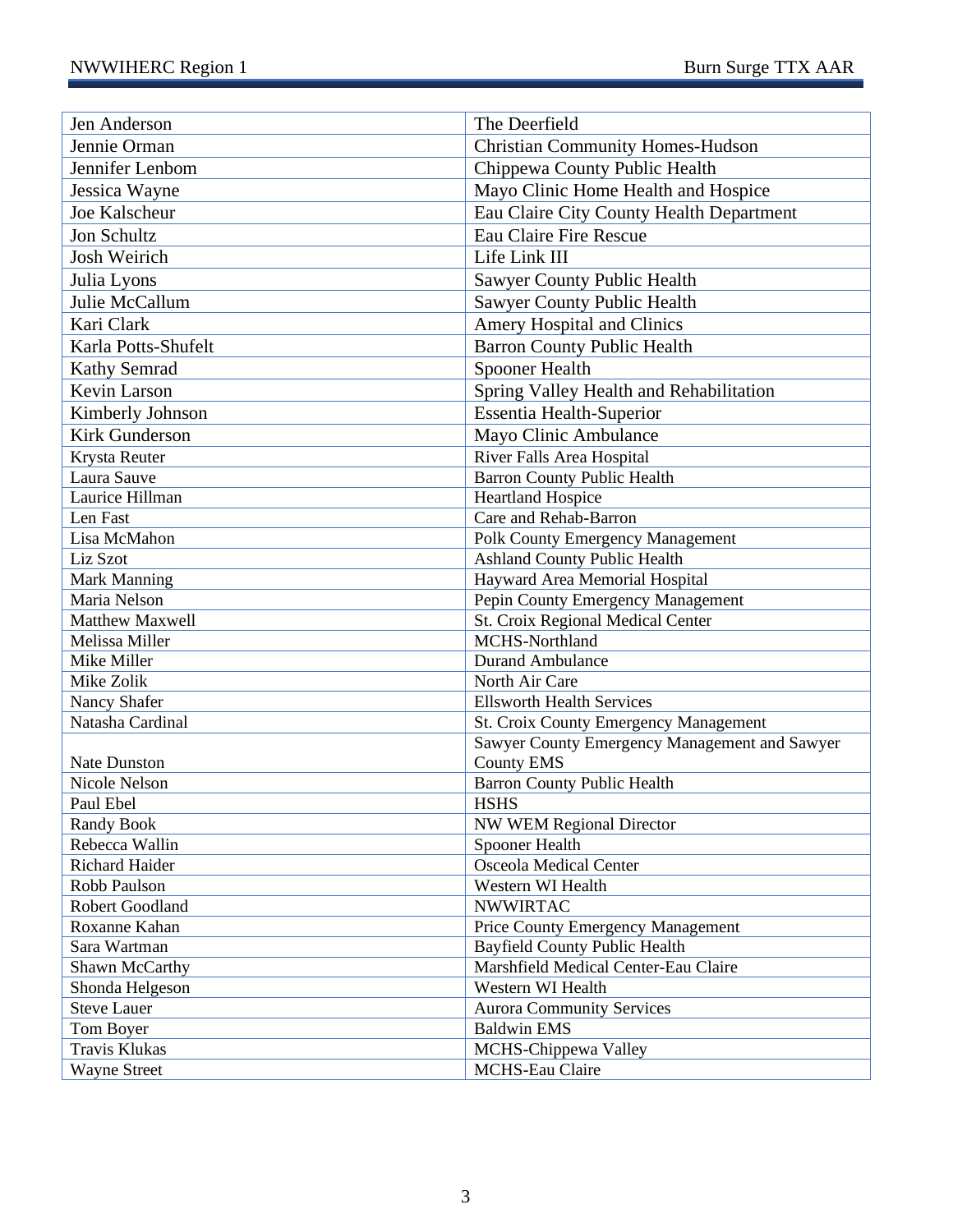The debriefing allowed an opportunity to solicit stakeholder feedback and collect response data to validate processes that worked and identify areas of improvement for processes that were not effective and provide recommendations to enhance these areas. These identified strengths, areas for improvement and suggested corrective actions are captured in this After-Action Report (AAR) and associated Improvement Plan (IP) Matrix.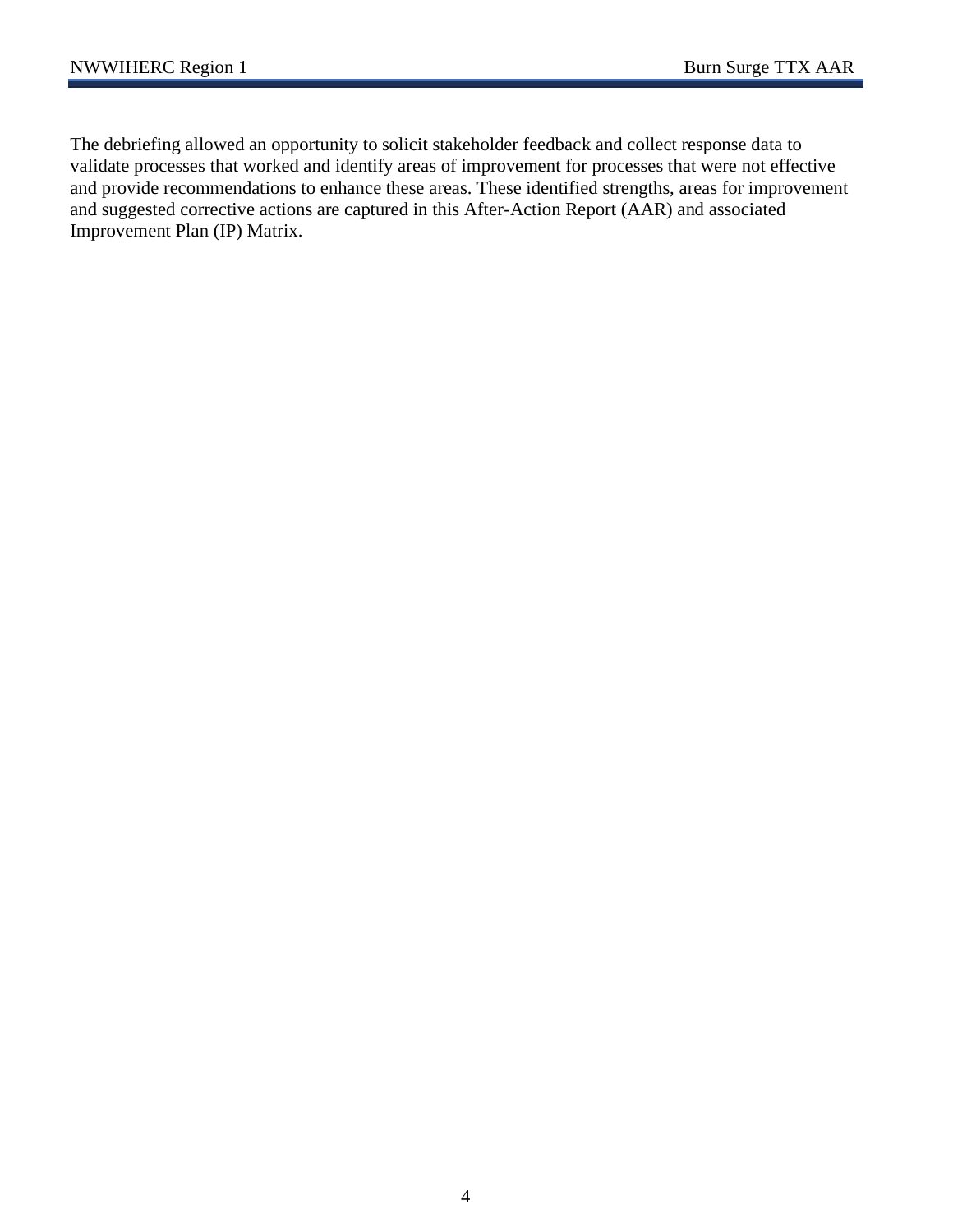### **Analysis of Incident Core Capability Performance**

Aligning incident objectives and core capabilities provides a consistent taxonomy for evaluation that transcends individual events to support preparedness reporting and trend analysis. Table 1 includes the incident core capabilities with associated overall performance ratings (P, S, M, or U) as evaluated in the event after action debriefing.

#### **Table 1-Summary of Core Capability Performance**

| <b>Core Capability Performance</b>               | <b>Rating</b> |  |  |  |
|--------------------------------------------------|---------------|--|--|--|
| <b>Operational Communications</b>                |               |  |  |  |
| <b>Operational Coordination</b>                  |               |  |  |  |
| Medical Surge (Burn Surge – Adult and Pediatric) |               |  |  |  |
| <b>Ratings Definitions</b>                       |               |  |  |  |

• **(P):** The targets and critical tasks associated with the core capability were completed in a manner that achieved the objective(s).

- **(S):** The targets and critical tasks associated with the core capability were completed in a manner that achieved the objective(s) and did not negatively impact the performance of other activities. However, opportunities to enhance effectiveness and/or efficiency were identified.
- **(M):** The targets and critical tasks associated with the core capability were completed in a manner that achieved the objective(s), but some or all of the following were observed: demonstrated performance had a negative impact on the performance; contributed to additional health and/or safety risks; and/or was not conducted in accordance with applicable plans, policies or procedures.

#### **Core Capability: Operational Communications**

**Description:** Ensure the capacity for timely communications in support of security, situational awareness, and operations by any and all means available, among and between affected communities in the impact area and all response forces.

**Objective:** 1) EMResource Event Management and 2) HERC Coordinator Notification

#### **Analysis and Key Observations:**

#### **Strength(s):**

- 1. The hospital closest to the event in this scenario has a well-established protocol with the County Dispatch to alert the hospital of any large incidents as soon as possible.
- 2. Mayo Clinic Health System also has a "bed ready" system that will call other facilities within the system to identify bed availability.

#### **Recommendation(s):**

- 1. There should be one phone number for the NWWIHERC. That way, if Aimee is not available, that phone could be forwarded to and answered by whomever is covering. This would be easier than having to try to remember if someone is out of town or unavailable.
- 2. Current burn surge plan states either the "receiving facility OR HERC Coordinator" will create an incident in EMResource. This lack of clarity could result in confusion about who is actually supposed to create the incident. May be better to write the HERC phone number into all hospital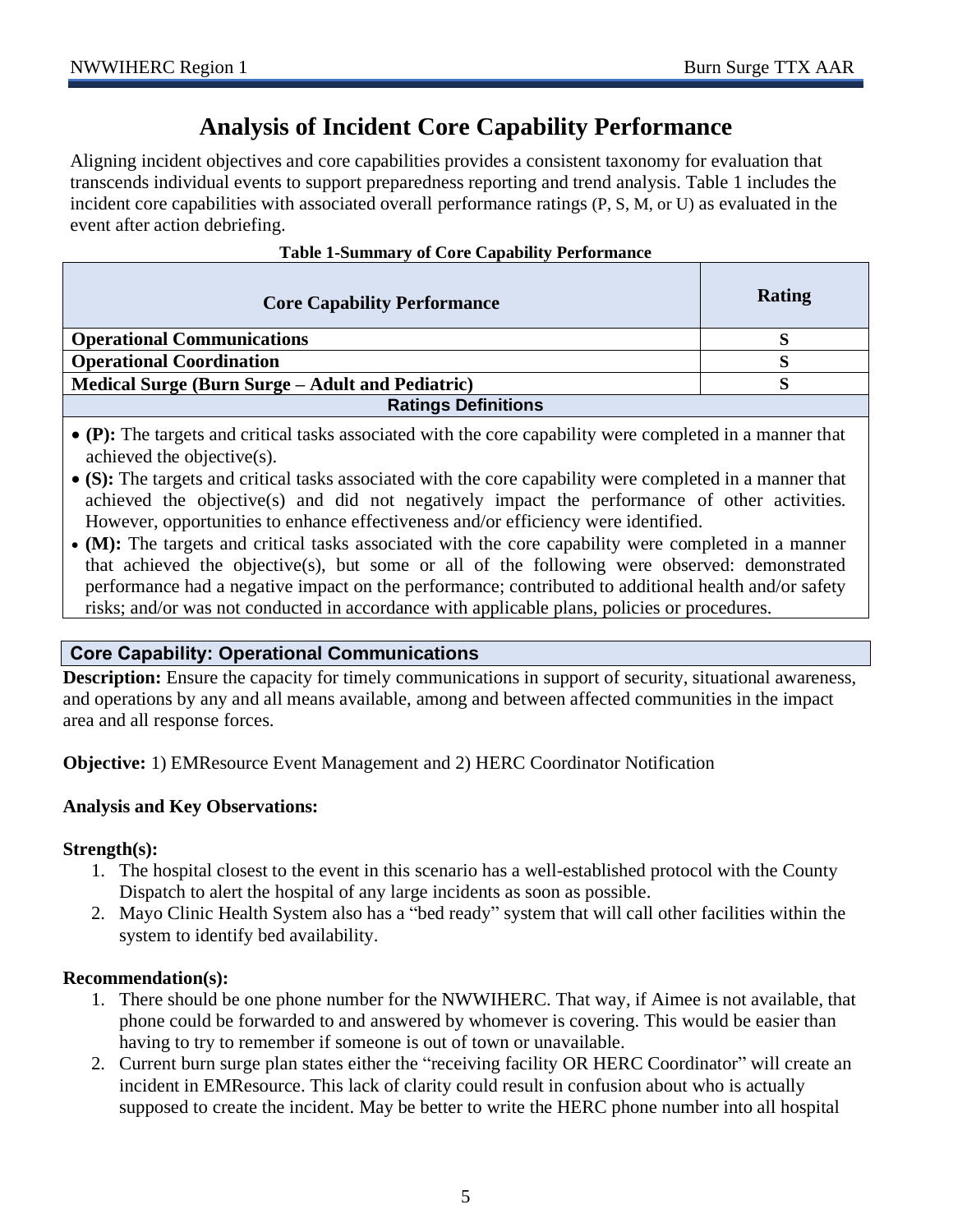plans and expect HERC program coordinator to create the incident in EMResource upon notification.

3. The primary Burn Surge Facilities within normal referral patterns are in Minnesota and are not on EMResource. Need an additional way to contact them directly.

#### **Core Capability: Operational Coordination**

**Description:** Establish and maintain a unified and coordinated operational structure and process that appropriately integrates all critical stakeholders and supports the execution of core capabilities.

**Objectives:** 1) EMResource Event Management and 2) Activation of the NWWIHERC Response Plan, Burn Surge Annex.

#### **Analysis and Key Observations:**

#### **Strength(s):**

1. The local hospital would establish Incident Command upon learning of this event.

#### **Recommendation(s):**

- 1. Training on eICS is needed to effectively manage this event at the Regional level.
- 2. Need to ensure notification of the NWWIHERC Coordinator is written into every hospital plan for a MCI event.
- 3. Need to continue ongoing EMResource training for end user confidence in either responding to or creating an incident.

#### **Core Capability: Medical Surge – Burn Surge – Adult and Pediatric**

**Description:** Rapidly expand the capacity of the existing healthcare system to provide appropriate medical care for victims, including pediatric patients.

**Objectives:** 1) Activation of NWWIHERC Response Plan Burn, Surge Annex 2) Patient Triage and Transport.

#### **Analysis and Key Observations:**

#### **Strength(s):**

- 1. Primary triage of patients is well-established and the primary Burn Surge facilities include Regions Hospital in St. Paul, MN, and Hennepin Healthcare in Minneapolis, MN, both of which are "normal" referral facilities for the hospitals in the NWWIHERC.
- 2. ABLS Now seats have been purchased and are available to Hospital staff at this time.

#### **Recommendation(s):**

- 1. Hospitals in the NWWIHERC would rely on the Burn Surge Facilities in Minnesota to tell us when they were full. Need clarification on who actually makes the call to activate the WI burn surge plan, or do they activate the MN burn surge plan?
- 2. Critical Access Hospitals may not have adequate supplies or medications to hold burn patients until transfer to a Burn Surge Facility. There would likely need to be a regional mobilization of staff, medications, and supplies to impacted facilities.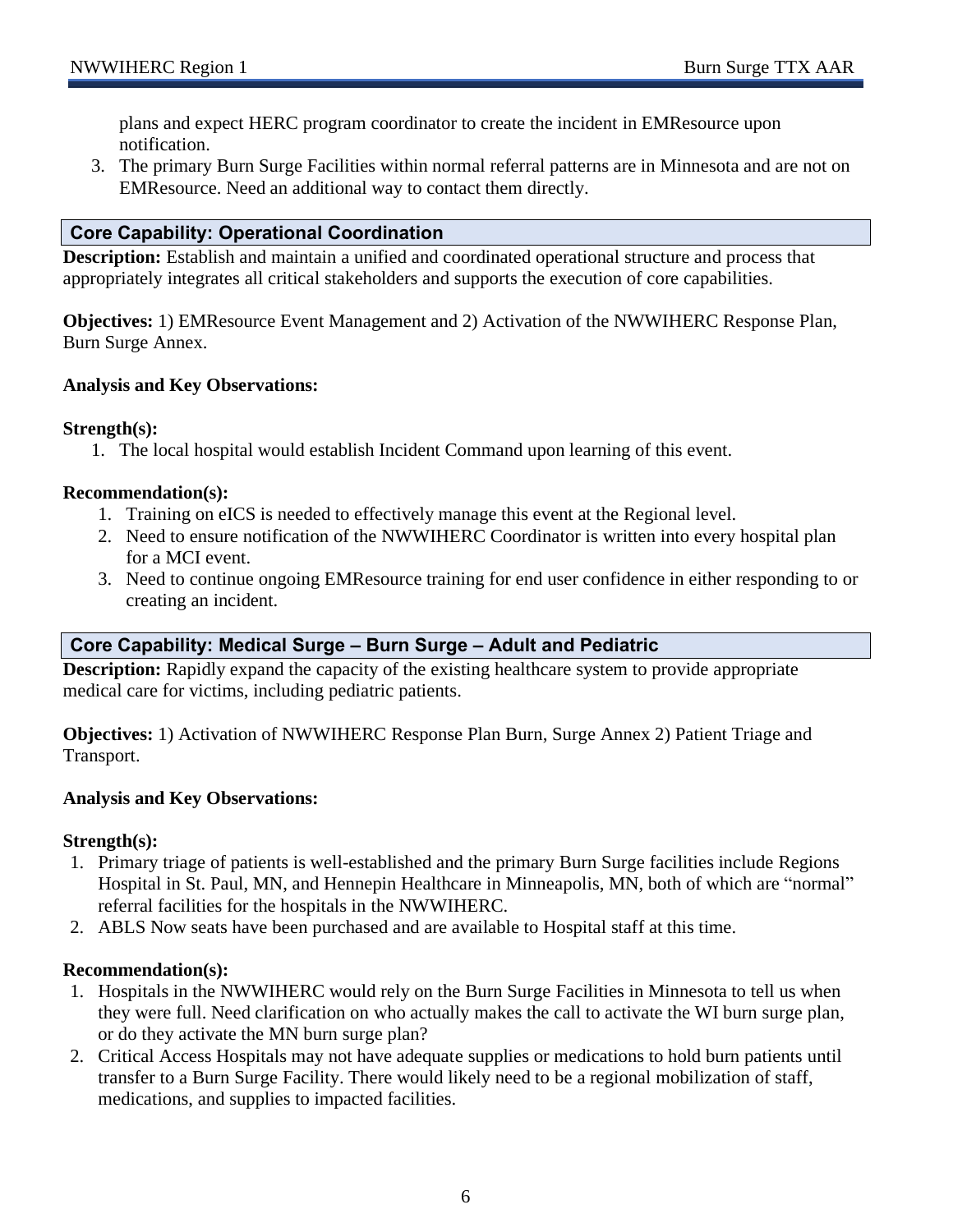- 3. Need to explore the use of Clinics in the region to help manage this type of scenario for the "walking wounded".
- 4. May need to consider how to assist school in the management of family and guardians through the use of a Family Assistance Center or Family Information Center.
- 5. Patient tracking would be challenging. Need additional training on and buy in for EMTrack.
- 6. We do not have enough transport EMS services in the NWWIHERC region and may need to consider a State strike team for transport of multiple patients to State of Wisconsin Burn Surge Facilities.
- 7. Maintaining ventilated patients in Critical Access Hospitals would be challenging for up to 72 hours due to lack of Respiratory Therapy staff and ventilators. Consider obtaining ventilators from the State Stockpile to be housed in region.